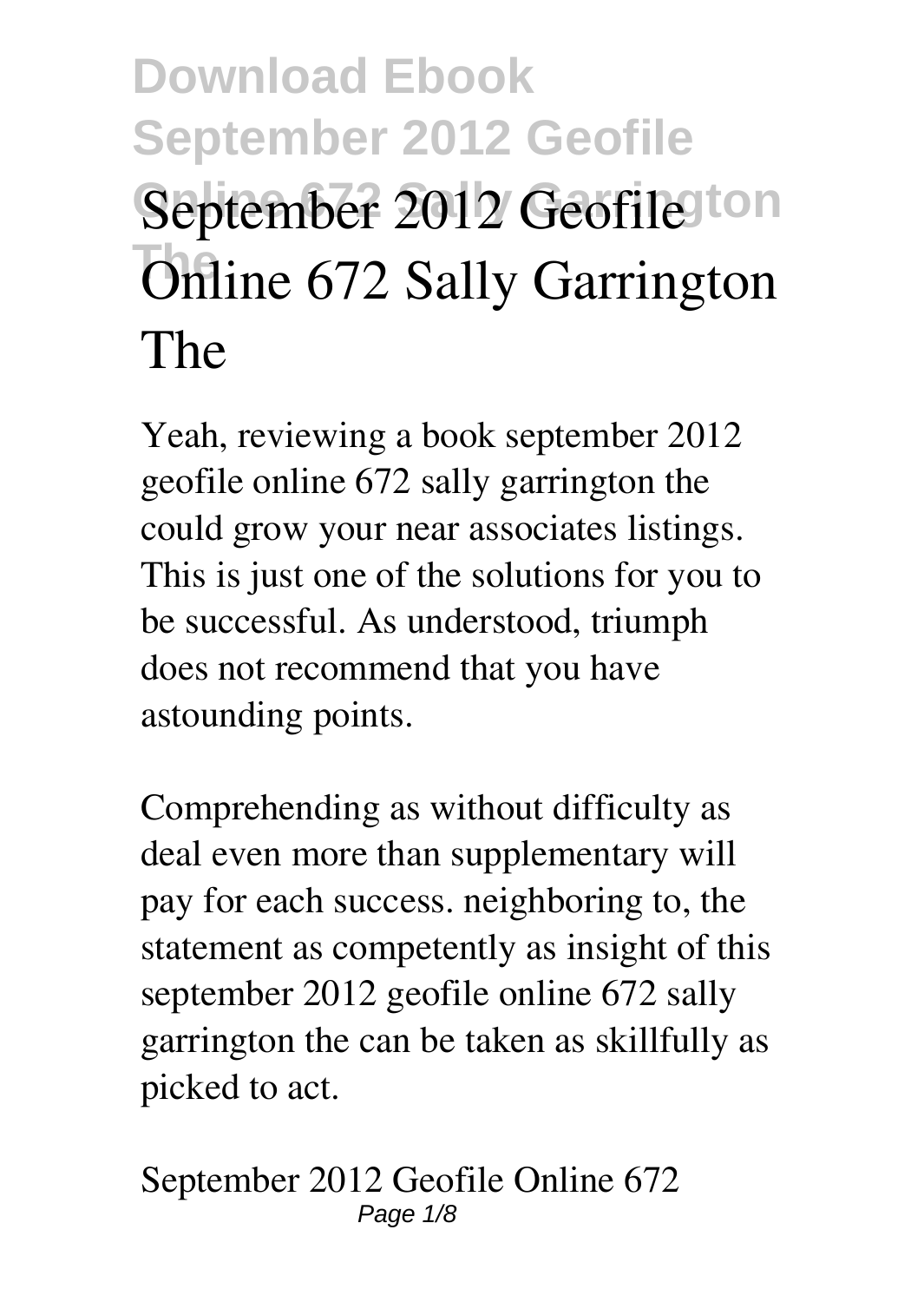September 2012 Geofile Online 672 Sally **The Haiti Earthquake 2010 LA**<br>Study of Valuate ility On 12 January Study of Vulnerability. On 12 January 2010 an earthquake measuring 7 on the Richter scale of magnitude struck the country of Haiti, killing over 200,000 people. Television footage and journalism immediately after the *l*quake and for the next 12 months showed a country that was not only devastated by the disaster, but even one year on was only just emerging from the emergency phase and after two years is just ...

**September 2012 Geofile Online 672 Sally Garrington The ...**

File Type PDF September 2012 Geofile Online 672 Sally Garrington The September 2012 Geofile Online 672 Sally Garrington The. challenging the brain to think better and faster can be undergone by some ways. Experiencing, listening to Page 2/8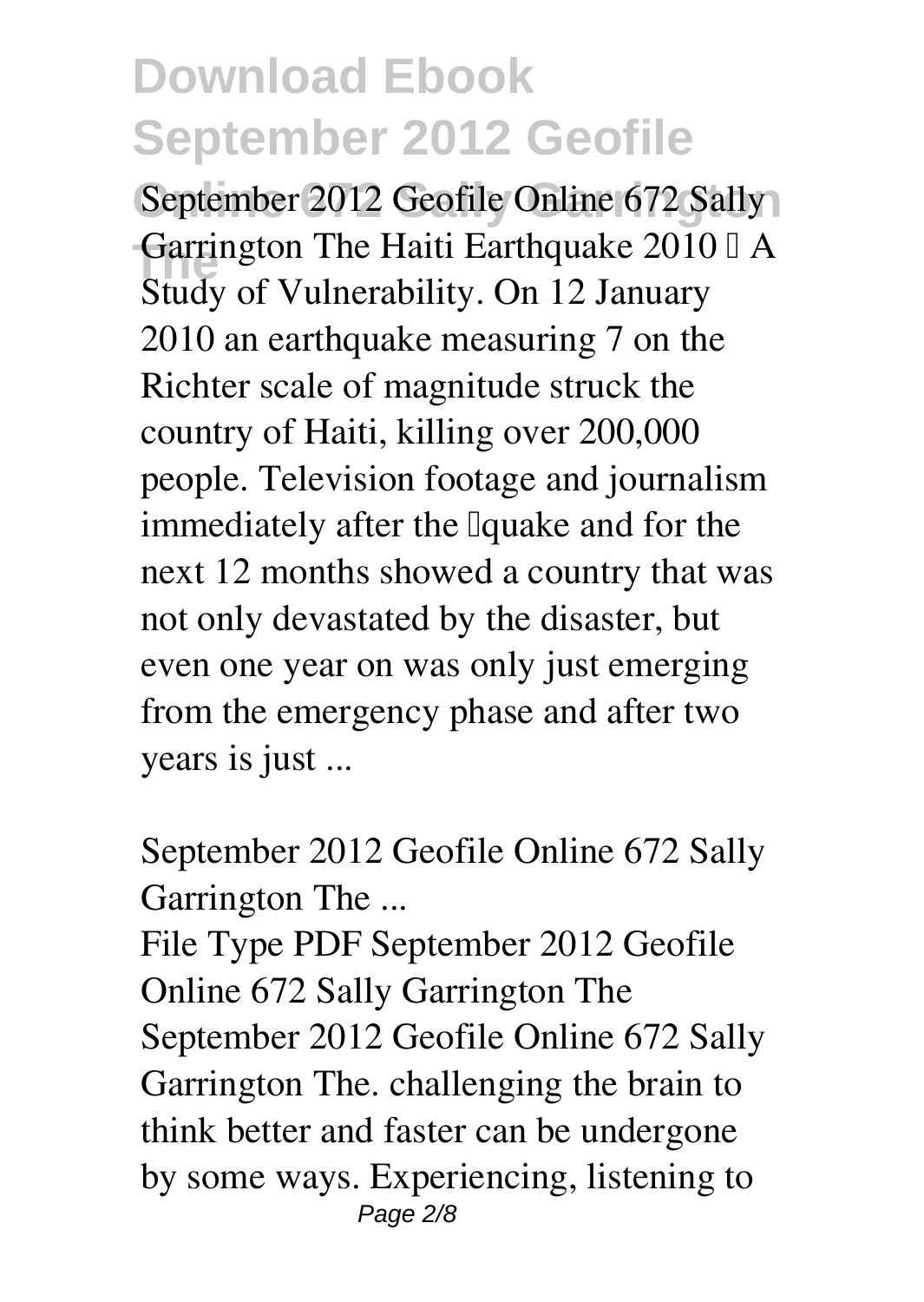the extra experience, adventuring, ngton **The studying, training, and more practical** comings and goings may back up you to improve.

**September 2012 Geofile Online 672 Sally Garrington The** Geofile Online Series 31 Geofile Series 31, Issue 1 (September 2012) 669 The Concept of a 'Tipping Point' in Climate Change 670 Desertification: Successful Management in the Sahel  $\mathbb I$  Famine in the Horn of Africa

**Geofile Online Series 31 : Secondary: Oxford University Press** Download Ebook September 2012 Geofile Online 672 Sally Garrington The September 2012 Geofile Online 672 Sally Garrington The When people should go to the book stores, search establishment by shop, shelf by shelf, it is in fact Page 3/8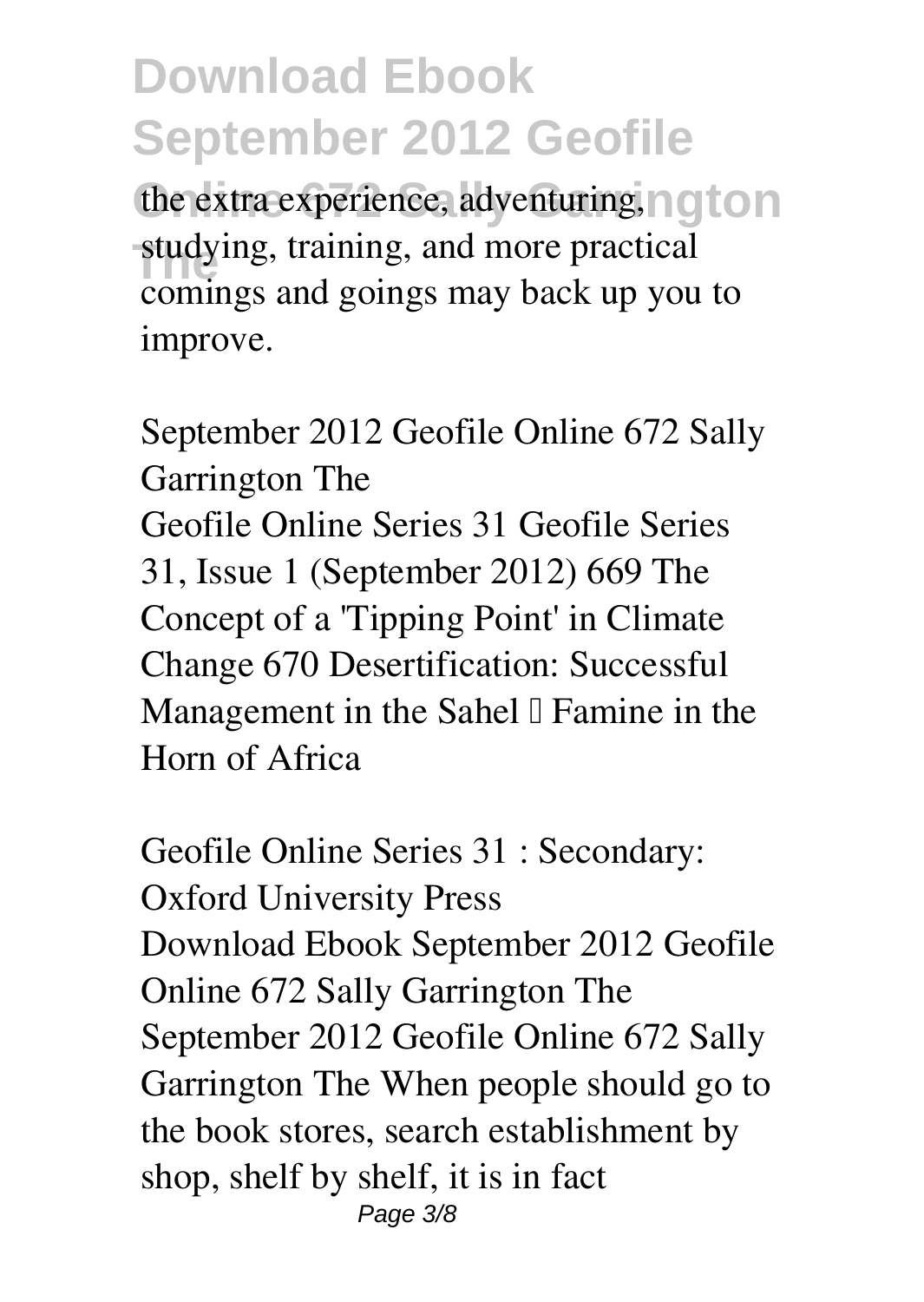problematic. This is why we give the book **The compilations in this website. It will** unquestionably ease you to look guide ...

**September 2012 Geofile Online 672 Sally Garrington The** sq km) and Canada (3 per sq km). In Oceania some of the small island states record very high densities (Nauru 485 per sq km, Tuvalu 431 per sq km).

**September 2012 Geofile Online 673 Paul Guinness World ...**

June 2012 to June 2013 The number of reported slope failures in the UK in 2012, both inland and at the coast, was almost three times greater than normal: 165 compared with an average 62. High numbers of failures also continued into 2013. Fragile coasts, ... September 2014 GEOFILE Causes, ...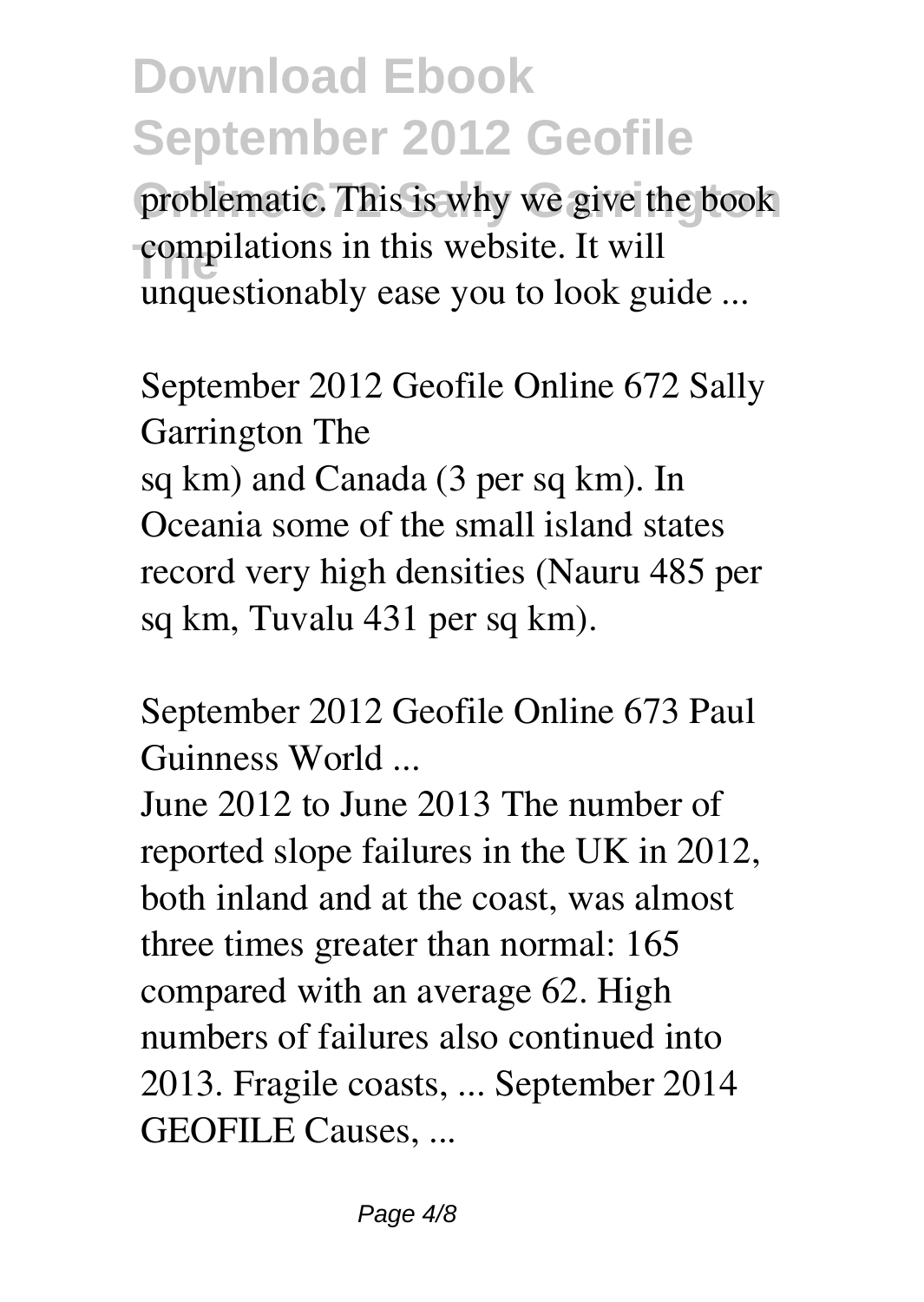**GEOFILE - Geography** Garrington **September 2012 Geofile Online 672 Sally** Garrington The ... GeoFile. 715, 2014. Brighty P, Understanding the multidimensional nature of urban poverty' GeoFile. 720, 2014. Adams, Chamberlain and Lockheart, *The riots of 2011* and the role of multiculturalism<sup><sup> G</sup>eoFile. 680,</sup> 2013.

**September 2011 Geofile Online 650 John Rutter Lagos A**

The series of hazardous events that hit Japan in March 2011 involved a set of complex and interrelated factors, some physical and some of human origin.

**January 2012 Geofile Online 654 Alison Rae Japan 2011 ...**

Oxford University Press 2014 Series 33, Issue 1, September 2014 GEOFILE Sustainable tourism  $\mathbb I$  myth or reality? 722 Page 5/8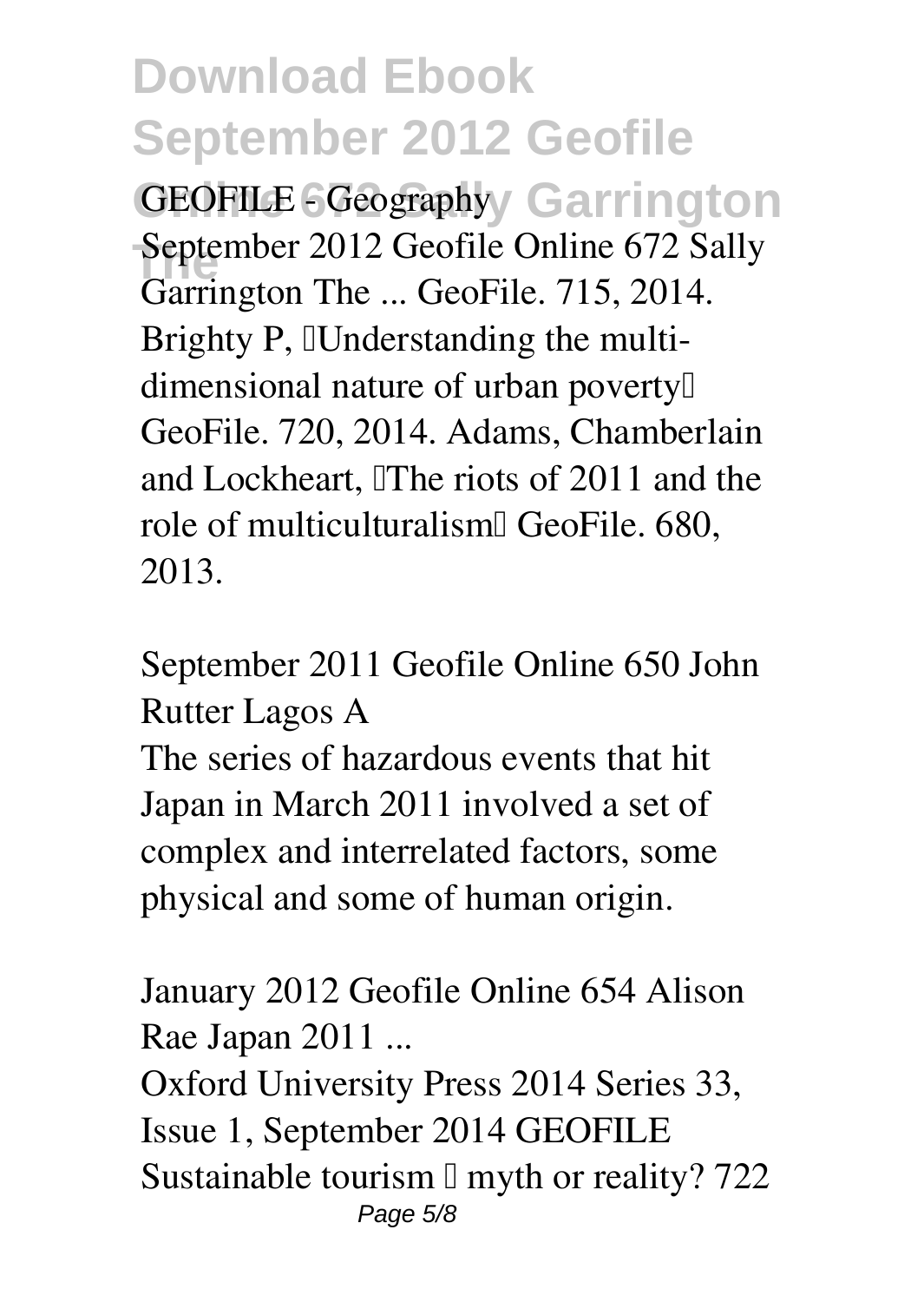#### **Download Ebook September 2012 Geofile Online 672 Sally Garrington The GEOFILE - Geography** Bookmark File PDF September 2011 Geofile Online 650 John Rutter Lagos A September 2011 Geofile Online 650 John Rutter Lagos A When somebody should go to the ebook stores, search initiation by shop, shelf by ... September 2012 Geofile Online 672 Sally Garrington The ... GeoFile. 715, 2014. Brighty P,

**September 2011 Geofile Online 650 John Rutter Lagos A** GeoFile Series 29 Issue 3 Fig 640\_03 Mac/eps/illustrator 11 s/s NELSON THORNES PUBLISHING Artist: David Russell Illustration Emergent <sup>[]</sup> discontinuous layer of trees e.g. Brazil nut, Kapok Canopy  $\Box$  closed layer of trees e.g. Purple Heart Undercanopy  $\Box$  layer of smaller trees, tree ferns, banana plants, seedlings of canopy trees e.g. Virola Page 6/8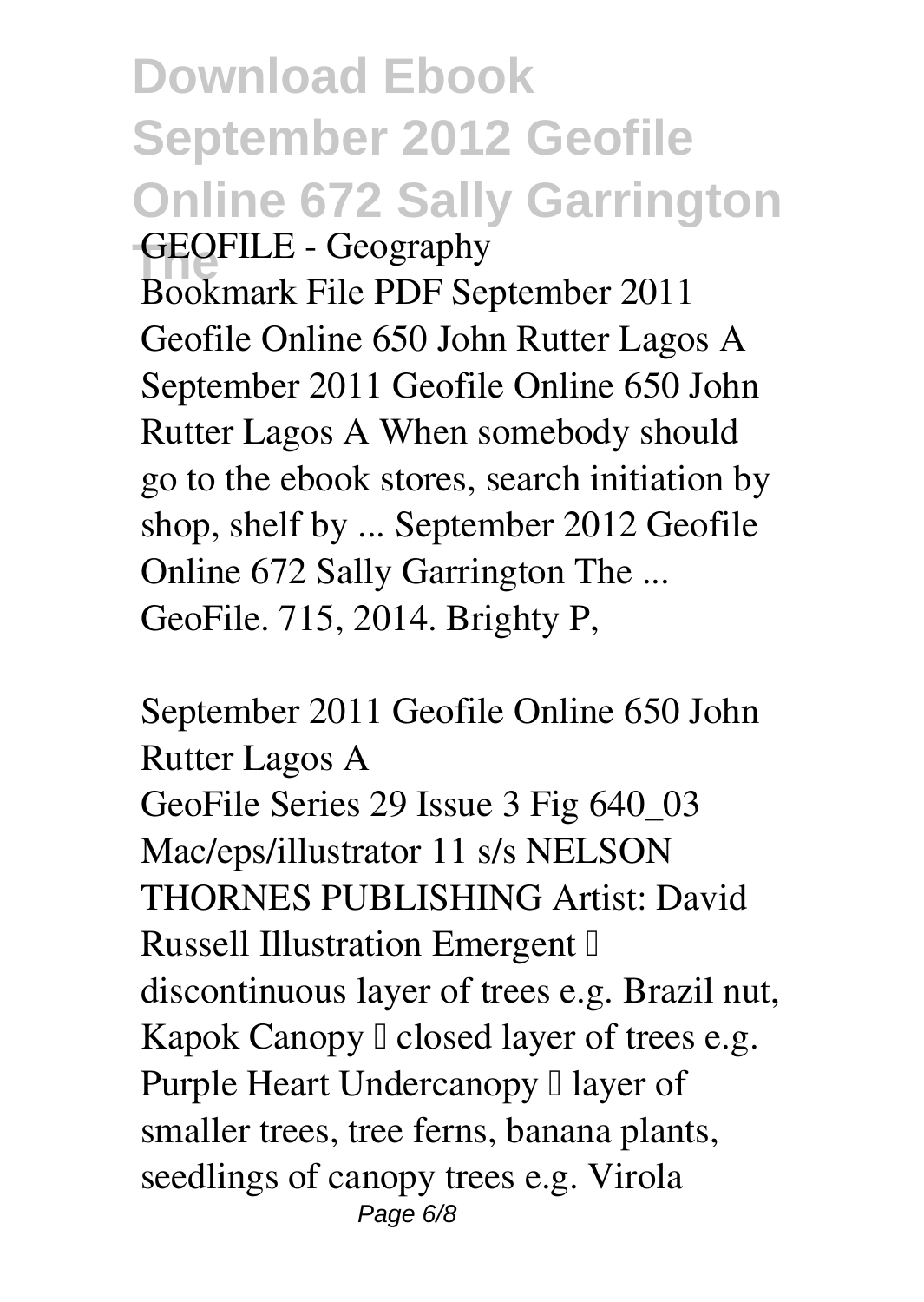**Download Ebook September 2012 Geofile Online 672 Sally Garrington The Geofile Online 640 Jane Dove Case Study of a Rainforest ...**

September 2011 Geofile Online 651 Kim Adams Health care issues in the UK, the EU and the poorer world in 2010. A simple websearch will generate a wealth of current health care issues in any country or region such as the UK , Haiti or the European Union. 2010 was a year in which many problems, some longestablished and some new, emerged.

**September 2011 Geofile Online 650 John Rutter Lagos A**

In 1981, the first cases of AIDS (Acquired Immuno Deficiency Syndrome) were identified among gay men in the United States of America. The following year 14